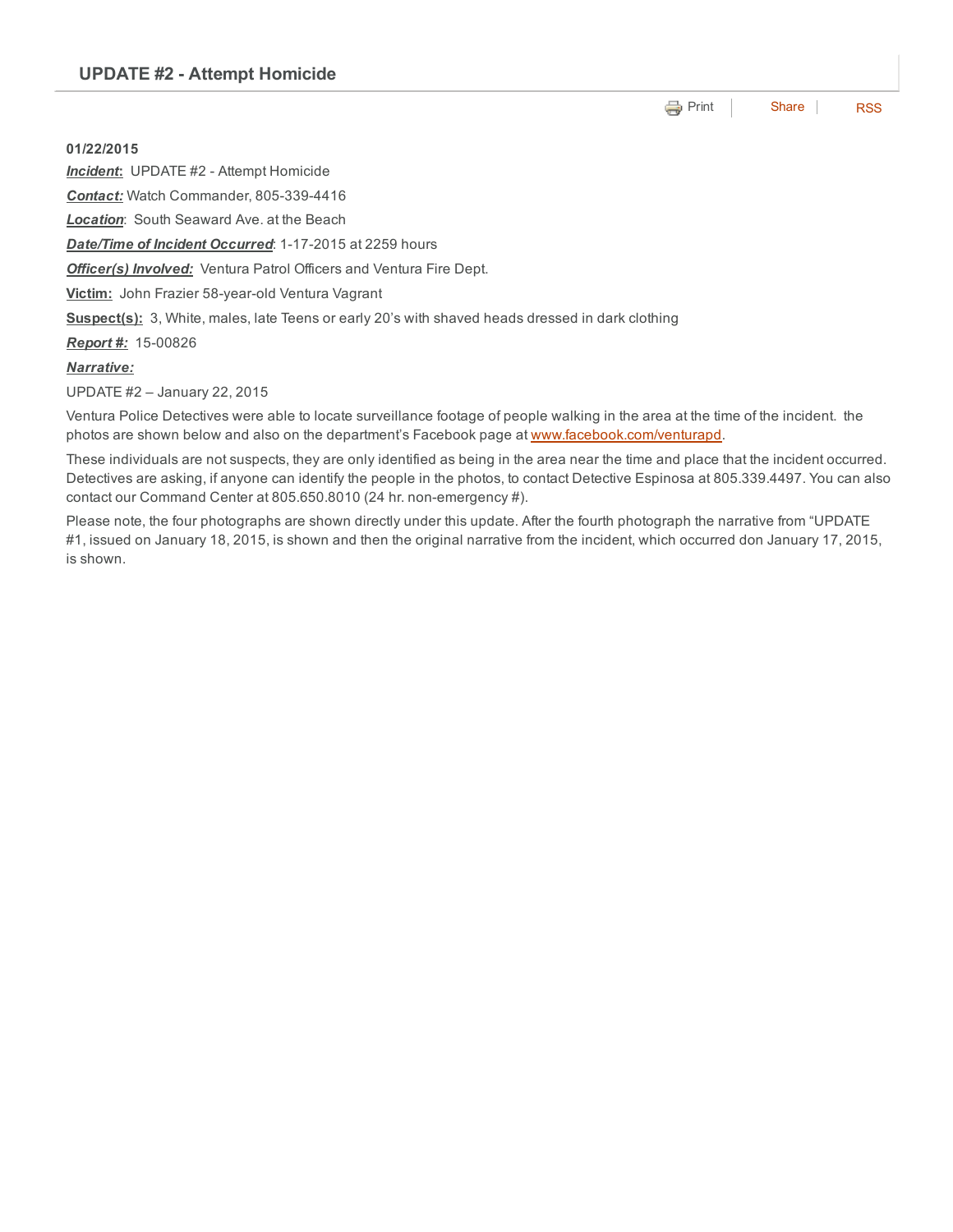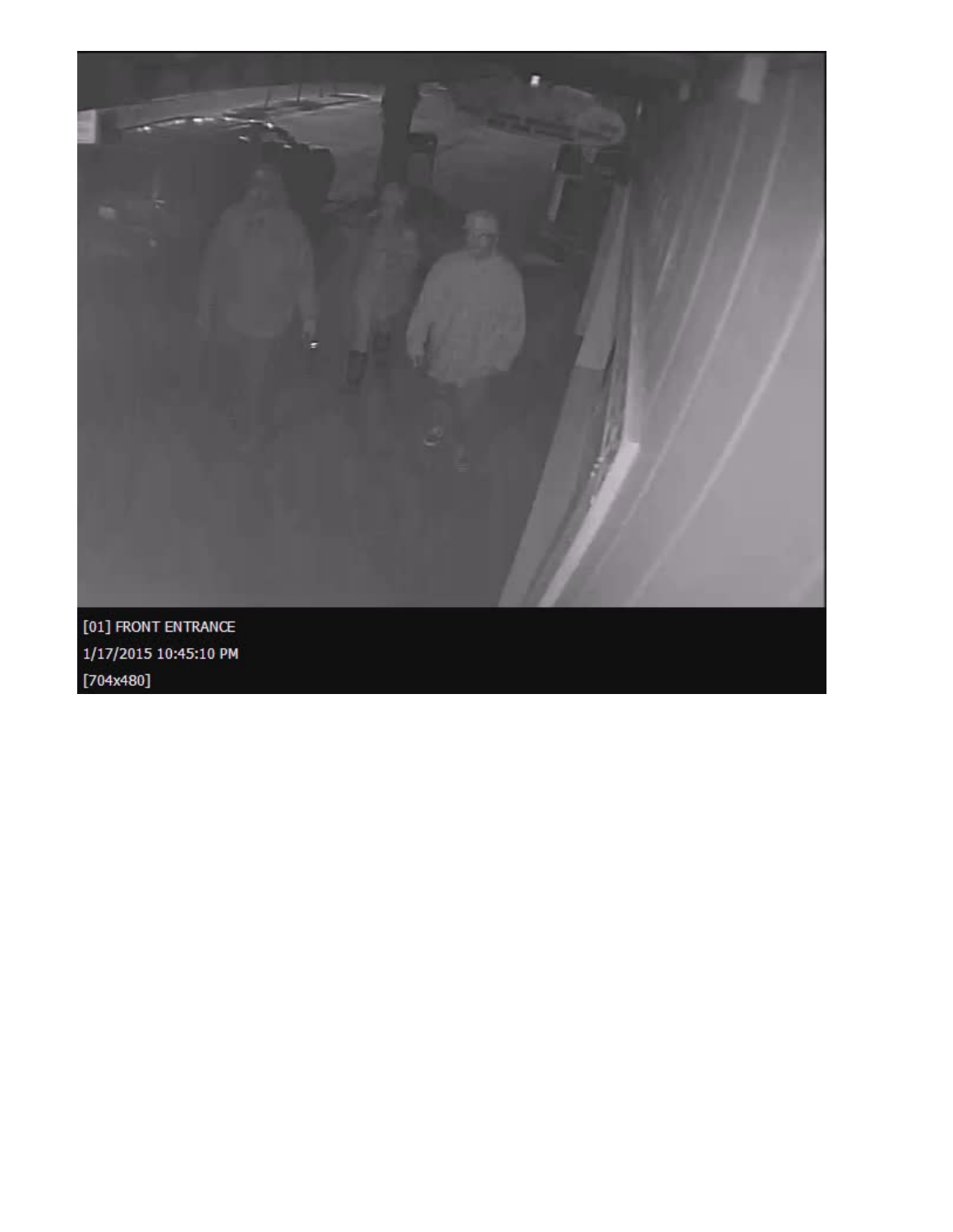

## UPDATE #1 – January 18, 2015

The investigation into this incident is continuing. There is no additional information about the suspects involved. If there are any witnesses to the incident, we are asking they call the Ventura Police Department at 805-339-4309.

The victim has been transported to USC Medical Center for treatment of his injuries. He is currently suffering from burns up to 40% of his extremities and torso, but is expected to survive.

If there are any further updates, a press release will be sent out.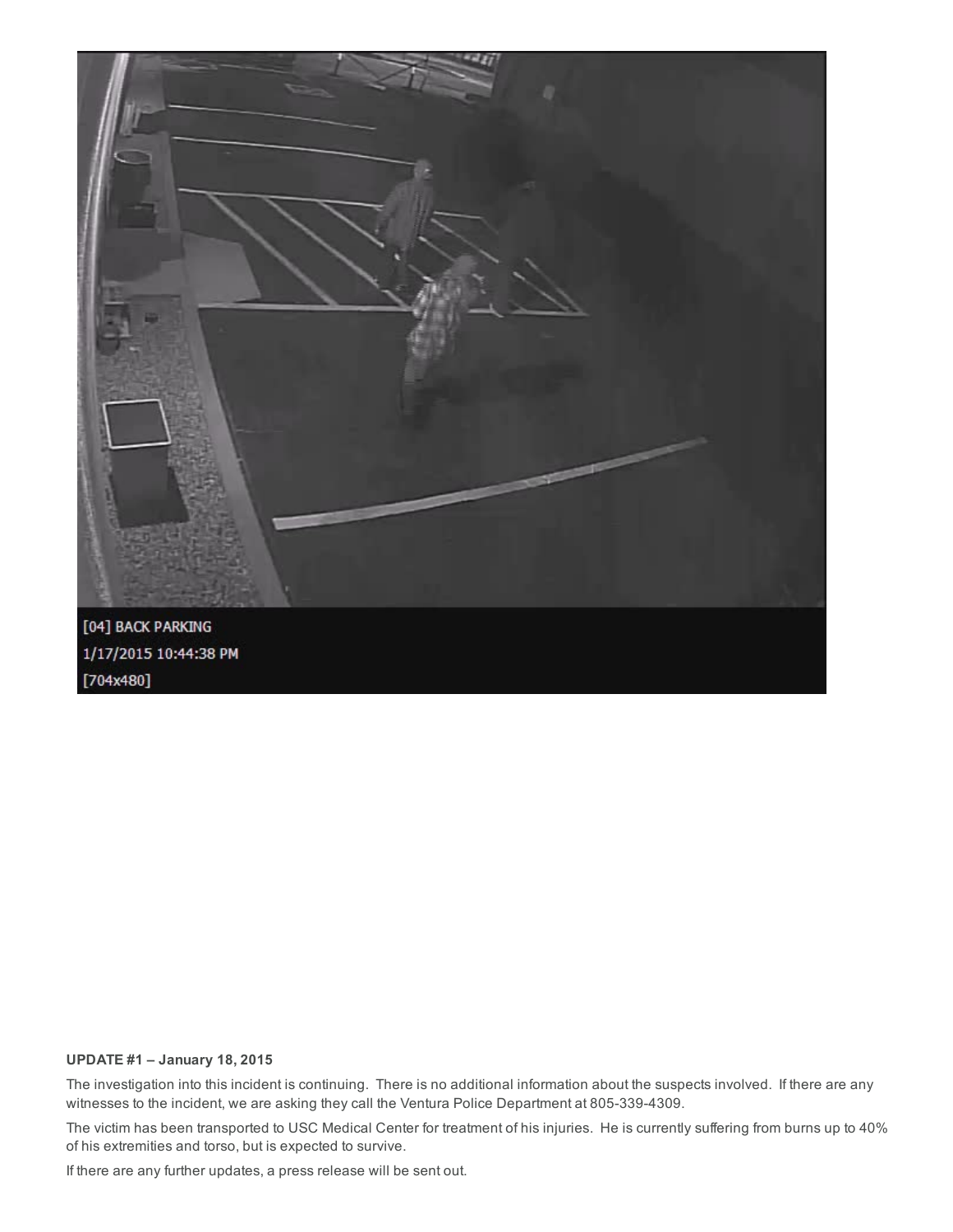

Narrative from original press release follows

## *Original Narrative:*

On 1-17-15, at 2259 hours, VPD communications received a call from an adult male reporting that he had just found victim, John Frazier on fire at the south end of Seaward and extinguished the fire with sand.

Police and Fire personal arrived on scene and found John and some of his personal items still smoldering. After further investigation it was determined that John was sleeping in his sleeping bag with his backpack next to him on the sand side of the retaining wall at Seaward and the Beach. John awoke to three males pouring lighter fluid on him and then lighting him on fire. The reporting party said when he saw John the flames were about 5-6 feet high and John's entire upper torso was on fire. The reporting party used sand to put the fire out before calling 911.

John was admitted to CMH and was later transported to a burn unit for 2<sup>nd</sup> and 3<sup>rd</sup> degree burns to his upper torso and face. The investigation into this incident is ongoing. Anyone with information about this crime is asked to contact the Ventura Police Department at 339-4309.